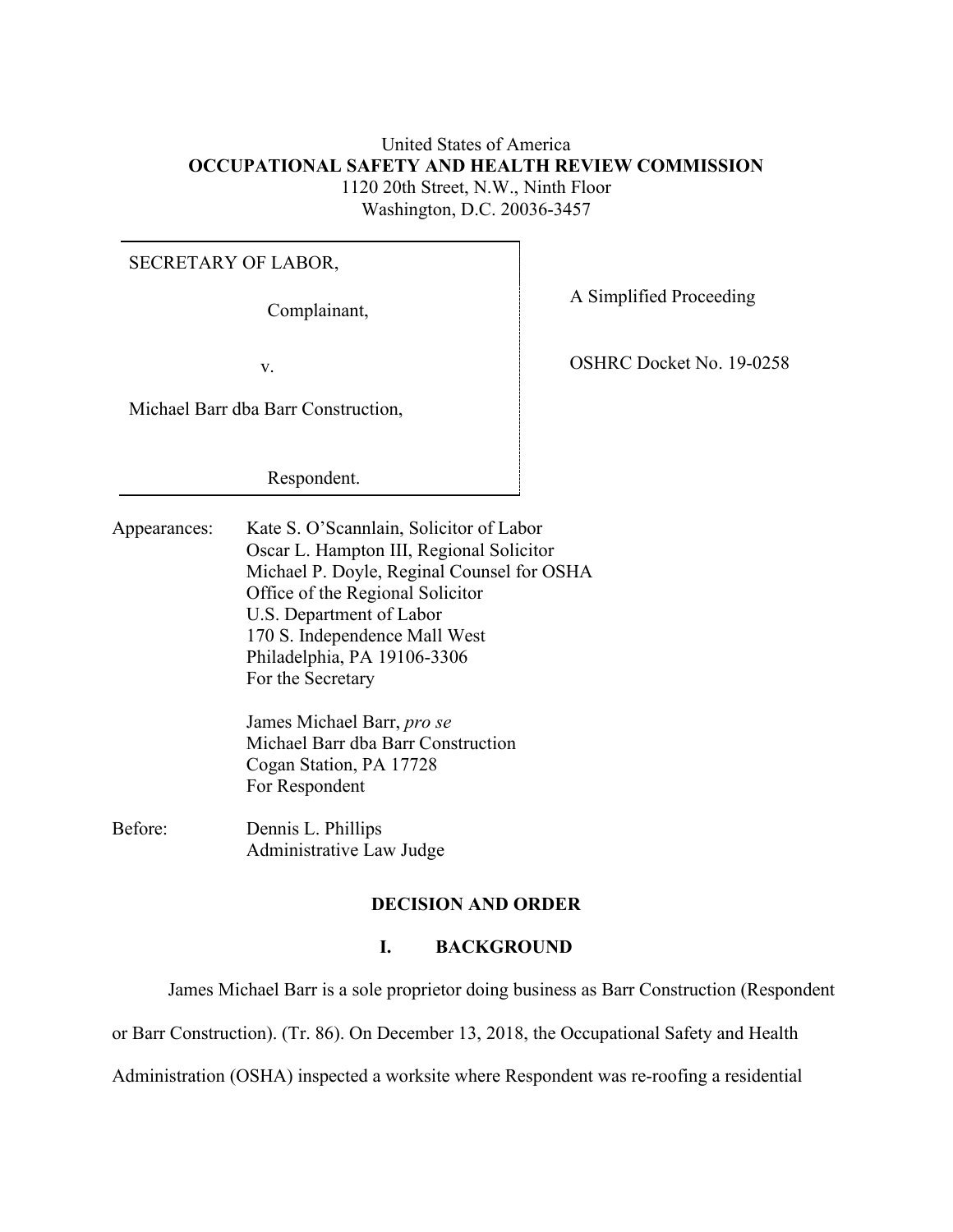house at 819 Park Place, Williamsport, PA 17701 (Worksite). (Tr. 25-26). Upon arriving at the Worksite that morning, OSHA Compliance Officer (CO) Robert Dervin observed workmen on ladder jack scaffolds, approximately 18 feet above ground level, without fall protection. Respondent's employees donned fall protection gear when they realized that OSHA was on site, and CO Dervin left to conduct an inspection elsewhere. He returned later that afternoon, and upon his arrival he observed four of Respondent's employees standing on the house's steep roof,<sup>[1](#page-1-0)</sup> again not wearing fall protection. (Tr. 43). They were exposed to falls exceeding 20 feet. CO Dervin also observed another employee using a ladder that had a damaged bottom rung. Neither Mr. Barr nor anyone else in charge of safety was onsite to correct those unsafe conditions.

 On February 5, 2019, OSHA issued to Respondent two citations containing a total of three items. Citation 1, Item 1 alleges a serious violation of 29 C.F.R. § 1926.501(b)(13) for the employees working on the roof without fall protection with a proposed penalty of \$3,978; Citation 1, Item 2 alleges a serious violation of 29 C.F.R. § 1926.451(g)(1)(i) for the employees working on scaffolds without fall protection with a proposed penalty of \$2,842; and Citation 2, Item 1 alleges an other-than-serious violation of 29 C.F.R. § 1926.1053(b)(16) for exposure to the damaged ladder with a zero proposed penalty. The total proposed penalty is \$6,820. (Tr. 42- 49; Exs. C-1 through C-2). Respondent filed a Notice of Contest dated February 21, 2019. On February 26, 2019, the Occupational Safety and Health Review Commission (Commission) docketed the matter as Docket No. 19-0258.

 On March 21, 2019, the case was placed on the simplified proceedings calendar. The parties submitted evidence and witness testimony on July 25, 2019 at a trial conducted in

<span id="page-1-0"></span><sup>&</sup>lt;sup>1</sup> CO Dervin testified that the steep roof had a 43-degree angle. (Tr. 43).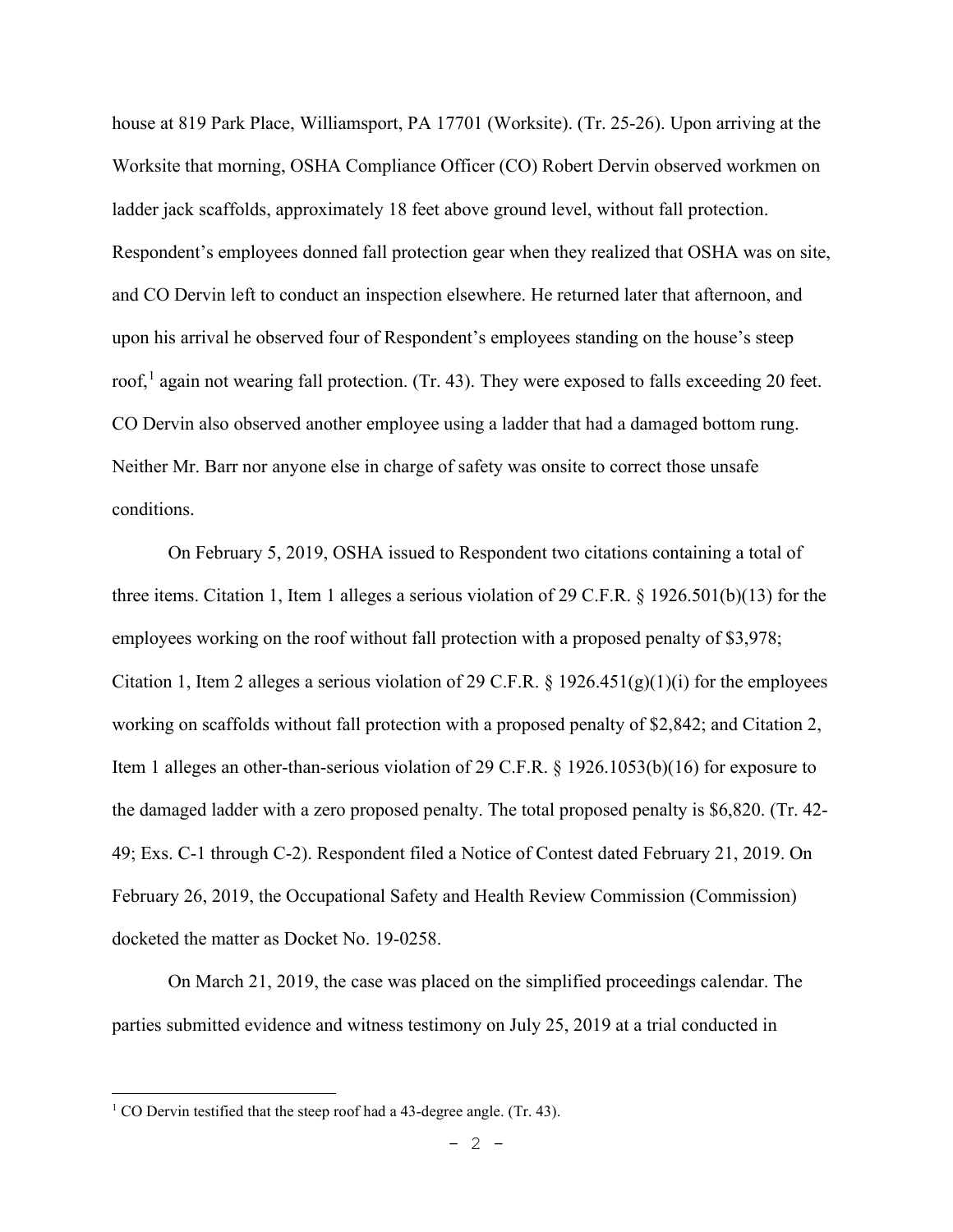Harrisburg, PA. The Secretary submitted his Post-Hearing Brief (Post-Hr'g Br.) on August 27,

[2](#page-2-0)019.<sup>2</sup> The primary issue is whether Respondent had constructive knowledge of the violative

conditions, or whether, instead, the violations were the result of unpreventable employee

misconduct.<sup>[3](#page-2-1)</sup>

# **II. STIPULATED FACTS**

The parties agreed to the following stipulated facts in their Joint Prehearing Statement,

dated June 21, 2019:

- 1. Respondent is a sole proprietor doing business under the name Barr Construction.
- 2. On December 13, 2018, Respondent was performing residential roofing work at a residence at 819 Park Place, Williamsport, PA 17701.
- 3. In February 2015, OSHA and Respondent entered into an informal settlement agreement to resolve citations and penalties issued under Inspection 100023[3].
- 4. Under the terms of the informal settlement for Inspection 100023[3], Respondent agreed to accept a repeat violation of 29 C.F.R. § 1926.501(b)(11), based on employees not wearing fall protection on a roof of a building in Danville, PA.

(Tr. 15).

# **III. STIPULATED MATTERS OF LAW**

The parties agreed to the following stipulated matters of law in their Joint Prehearing

Statement, dated June 21, 2019:

Under Commission precedent the Secretary must prove an OSHA violation by showing, through a preponderance of the evidence, that (1) the cited standard applies; (2) the employer failed to comply with the terms of the cited standard; (3) employees had access to the violative condition; and (4) the employer either knew or could have known with the exercise of reasonable diligence of the violative condition. *Southwestern Bell Tele. Co*., 19 BNA OSHC 1097, 1098 (No. 98-1748, 2000).

(Tr. 15-16).

<span id="page-2-0"></span><sup>2</sup> Respondent did not submit a Post-Hr'g Br.

<span id="page-2-1"></span><sup>3</sup> Respondent has not timely, or otherwise, raised an infeasibility or greater hazard defense. (*See* Joint Prehearing Statement (no mention); Tr. 128-132, 134-35).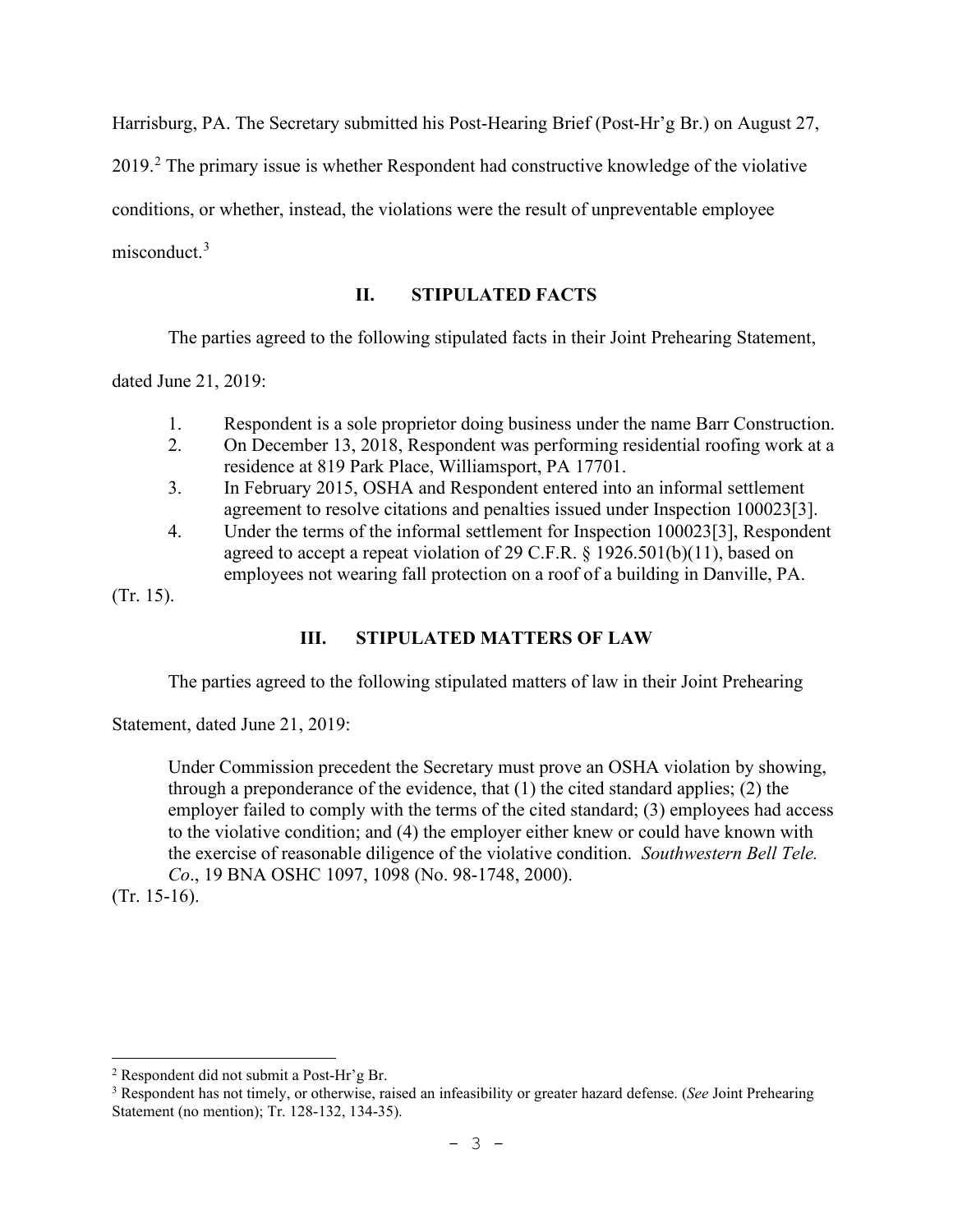#### **IV. JURISDICTION**

Respondent filed a timely Notice of Contest. The Court finds that, as of the date of the alleged violations, it was an employer engaged in business affecting commerce within the meaning of section 3(5) of the Occupational Safety and Health Act of 1970, 29 U.S.C. §§ 651- 678 (OSH Act). (Stipulated Facts (Stip.) ¶¶ 1-2; Tr. 86-87). Based upon the record, the Court finds that at all relevant times Respondent was engaged in a business affecting commerce and was an employer within the meaning of sections 3(3) and 3(5) of the OSH Act. The Court concludes that the Commission has jurisdiction over the parties and subject matter in this case, and Respondent is covered under the OSH Act.<sup>[4](#page-3-0)</sup>

## **V. RELEVANT FACTS**

 Respondent is a sole proprietor doing business under the name Barr Construction. Respondent has been in business 36 years. Respondent's business handles general construction, "mostly outsides of homes, from the roof down," including roofing, spouting, siding, and windows. Respondent operates primarily in central PA, mostly in Lycoming County. (Tr. 86-87; Stip. 1).

Respondent started working at the Worksite on December 12, 2018. (Tr. 39, 88-89). On that morning, Mr. Barr gave the workers their instructions and held a toolbox talk with them. He then left the site for the day, before the workers set up their equipment to start their work. (Tr. 89).

<span id="page-3-0"></span><sup>4</sup> *See Clarence M. Jones*, 11 BNA OSHC 1529, 1531 (No. 77-3676, 1983) (even small construction projects that involve only local purchases affect interstate commerce); *Slingluff v. OSHRC*, 425 F.3d 861, 866-67 (10th Cir. 2005) (the economic activity of construction affects interstate commerce). Barr Construction was a covered employer under the OSH Act. 29 U.S.C. § 652(5) (defining "employer" as a "person engaged in a business affecting commerce who has employees").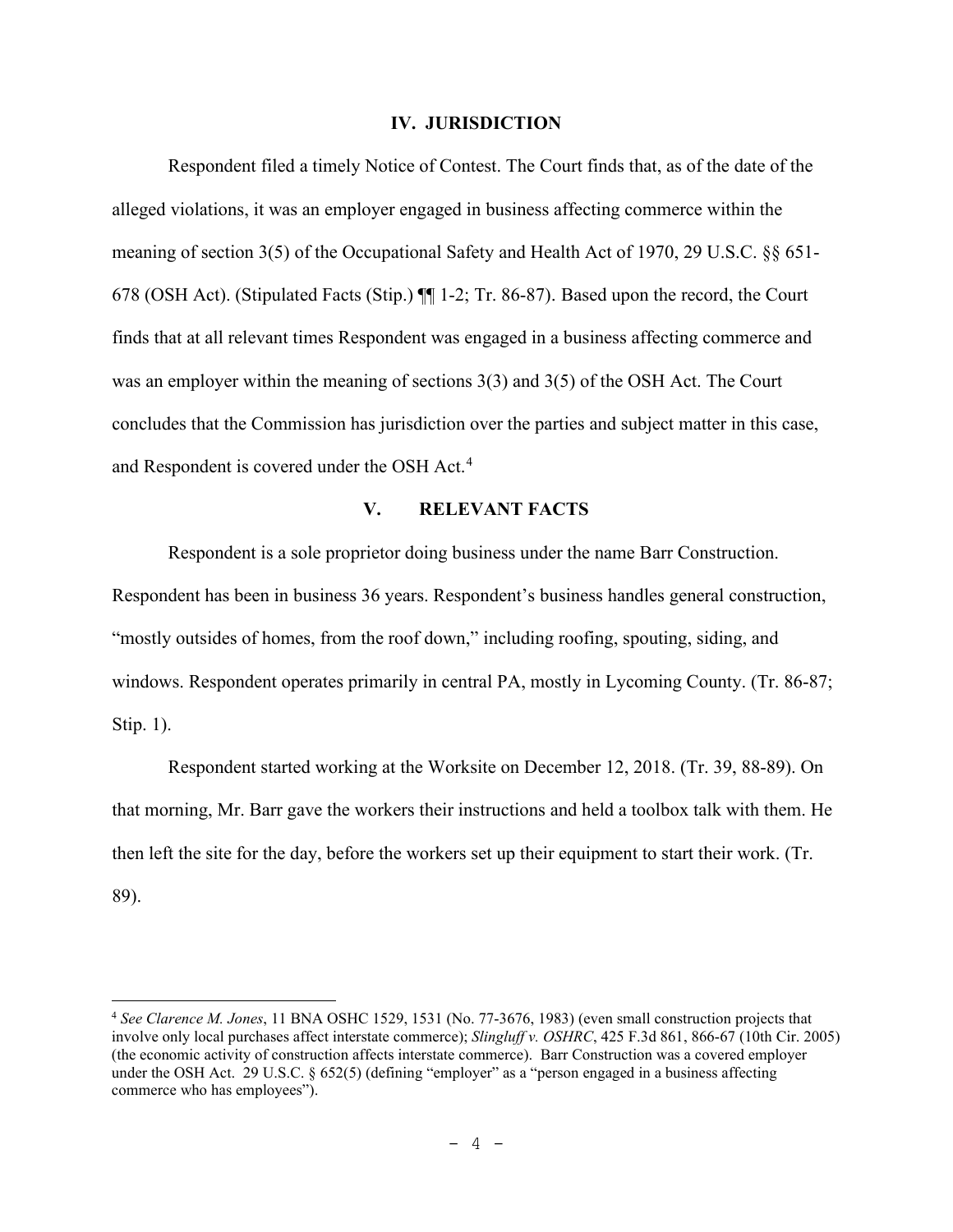On December 12, 2018, OSHA's Wilkes-Barre Area Office received an online complaint about the lack of fall protection at the Worksite. (Tr. 24-25). The area office assigned CO Dervin to conduct an OSHA inspection. (Tr. 24). CO Dervin has 17 years' experience as a compliance officer, and he has conducted about 600 construction-industry inspections, including over a hundred residential roofing inspections. (Tr. 22-23).

A. *The December 13, 2018 OSHA inspection.*

On December 13, 2018, Respondent continued to perform residential roofing work at the Worksite. (Stip. 2). The job consisted of re-roofing the house. (Tr. 89-90). Respondent had eight employees at the Worksite: Messrs. Ronald Crow, Kevin Denemon, Robert Klopp, Kyle Myers, Randy Payton, Gary Dowdy, Jeremy Hamm, and a worker named Caesar whose last name Mr. Barr did not know. (Tr. 98-101). Of those eight employees, three (Messrs. Caesar [first name only], Dowdy, and Hamm) were hired on December 11, 2018 just for this job. (Tr. 92, 99-101, 106-07; Ex. R-6).

At trial, Mr. Barr testified that he returned to the Worksite early on the morning of December 13, 2018. He said he told the workers to make sure that they were "OSHAcompliant," and again left before work started. (Tr. 90). Mr. Barr further testified that he later returned to the Worksite that day "probably 4:00 [p.m.]" after the job shut down for the day and "[e]verybody was gone."[5](#page-4-0) (Tr. 90-91).

<span id="page-4-0"></span><sup>5</sup> Whether Mr. Barr visited the Worksite on the morning of December 13, 2018 is in dispute because CO Dervin noted in his record of a January 3, 2019 telephone conversation with Mr. Barr that Mr. Barr told him that he did not visit the Worksite that day. The Court finds that Mr. Barr was not at the Worksite on the morning of December 13, 2018. No one told CO Dervin during the OSHA inspection that Mr. Barr had been at the Worksite that morning. There is no evidence corroborating that he was there. CO Dervin's record of the January 3, 2019 telephone conversation clearly states Mr. Barr told him that he was not at the Worksite on the day of the OSHA inspection. The Court finds CO Dervin's testimony recounting that Mr. Barr told him that he was not at the Worksite that day entirely credible based upon the Court's observations of his demeanor during his testimony. CO Dervin's testimony was clear, precise and confidently conveyed. His body mannerisms, eye contact, and speech reflected that he was telling the truth when he testified.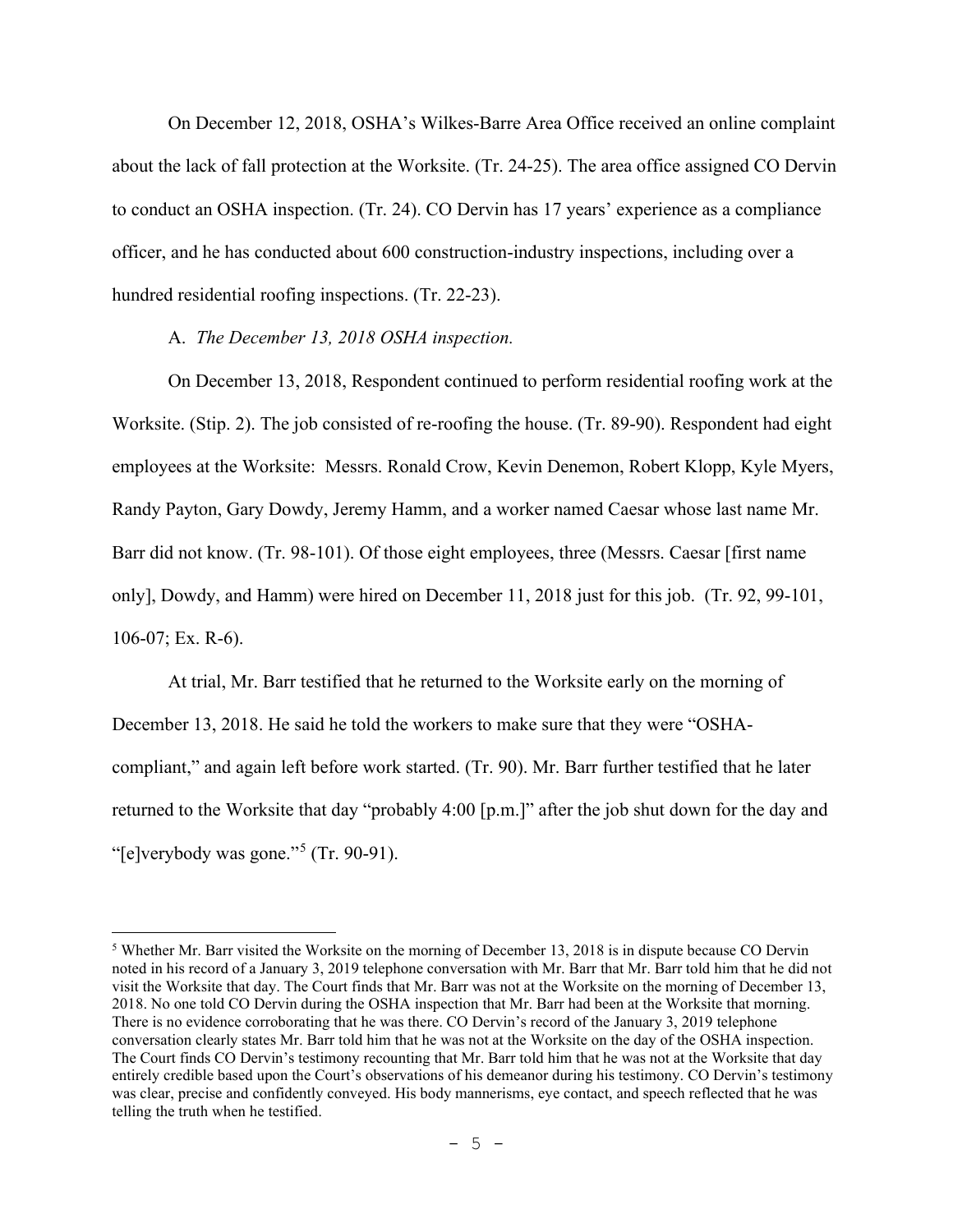Mr. Barr did not designate any employee on either December 12 or December 13, 2018 as a foreman or delegate to any of them the task of ensuring that the employees were using fall protection. (Tr. 39-40, 95-96).

CO Dervin arrived at the Worksite at about 10:45 a.m., December 13, 2018. (Tr. 25, 34). CO Dervin testified that he observed and photographed three workers, including two workers later identified as Messrs. Hamm and Payton, on ladder jack scaffolding. They were not wearing fall protection equipment. (Tr. 27-30, 116-18; Exs. C-2, at 5, C-3, at 1-3). CO Dervin estimated that the employees were working about 18 feet above ground level. (Tr. 30-32, 45; Exs. C-1, at 7, C-3, at 2).

 CO Dervin asked one of the workers who was in charge, and he was told that he needed to talk to "the boss, Mike." (Tr. 26). The worker gave CO Dervin a telephone number for the "boss", Mike, and CO Dervin called that number and left a message. (Tr. 26, 50). Around that time, the workers came down from the scaffold, went to the job trailer, and donned personal fall protection equipment. (Tr. 27, 32-33, 52; Exs. C-5 through C-6).

 At about 11:45 a.m., CO Dervin left the Worksite to conduct an unrelated inspection elsewhere at the direction, by telephone, of Assistant Area Director (AAD) Sarah Carle. (Tr. 33- 34). He returned to this Worksite at about 2:00 p.m. that same afternoon. (Tr. 35). Upon his arrival, CO Dervin observed four workers on the roof with no fall protection equipment. (Tr. 35- 3[6](#page-5-0), 53). He took photographs of the four workers,  $6$  which show them on the roof without fall protection. (Tr. 36-37, 43; Exs. C-2, at 2, C-3, at 9-10). CO Dervin estimated that the distance from the roof's eave<sup>[7](#page-5-1)</sup> to the ground below, based on the number of rungs on a ladder that the

<span id="page-5-0"></span><sup>6</sup> These four workers included Respondent's employees: Messrs. Crow, Payton, and Hamm. The fourth worker is unidentified by name. (Tr. 36-37, 119; Ex. C-3, at 9).

<span id="page-5-1"></span><sup>&</sup>lt;sup>7</sup> CO Dervin testified that a roof's eave is "the lowest edge of the roof, primarily where you would put the gutters or whatnot." (Tr. 44).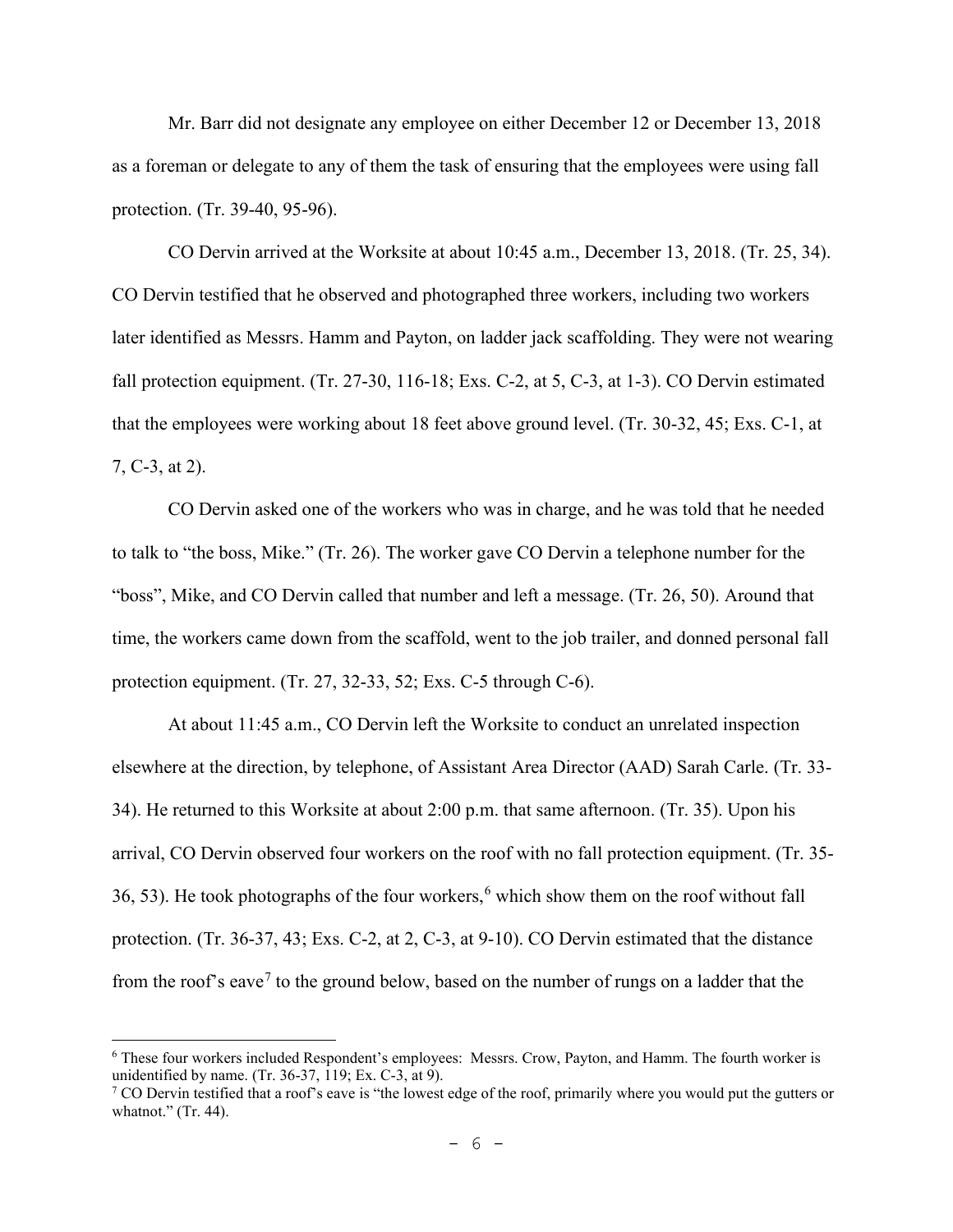workers had set up against the house, was about 20 feet. (Tr. 44). CO Dervin also observed and photographed an unidentified employee using the ladder in question at a time when the bottom rung was bent. He testified that the OSHA standard required Respondent to take the ladder "out of service until it's been repaired or --." (Tr. 45-47; Exs. C-2, at 6, C-3, at 10-11). He did not see any guardrails or safety net systems in use at the Worksite. (Tr. 44). CO Dervin remained at the Worksite for a few minutes and left after taking some photographs. (Tr. 38; Ex. C-3, at 9-11).

 On December 14, 2018, some of Respondent's employees who had worked on the roof the day before admitted to Mr. Barr that they had not worn fall protection on December 13, 2018. Mr. Barr testified that his employees told him: "We weren't harnessed off." (Tr. 92, 115-16).

 CO Dervin spoke with Mr. Barr by telephone on January 3, 2019. (Tr. 38-41, 56; Ex. C-4). CO Dervin noted in his handwritten notes of the conversation that Mr. Barr told him "[h]e was not on Job Site Thurs[day] INSPECTION DATE, 12/13-[.]"<sup>[8](#page-6-0)</sup> During that conversation, Mr. Barr told CO Dervin that "all guys on that site were his EEs [employees]  $(5 + 3$  new guys hire for couple days)." He also said no foreman was at the worksite, and that no one was in charge in his absence because "[h]e's had issues with the guys listening to foremen in the past."<sup>[9](#page-6-1)</sup> (Tr. 39-40, 95-96; Exs. C-2, at 2, C-4). Mr. Barr also told him that he "[g]uessed reasons guys not wearing fall protection at time of inspection, they can't stand wearing it." (Tr. 40-41, 96; Exs. C-2, at 2, C-4). At trial, Respondent testified that he "absolutely" knew that workers did not like to wear fall protection. (Tr. 96).

 OSHA issued a Citation and Notification of Penalty to Respondent on February 5, 2019. (Tr. 41-42; Exs. C-1 through C-2). Citation 1, Item 1 and Citation 2, Item 1 pertained to

<span id="page-6-0"></span><sup>8</sup> CO Dervin also testified that Mr. Barr told him on January 3, 2019 that he was not at the Worksite on December 13, 2018. (Tr. 39).

<span id="page-6-1"></span><sup>&</sup>lt;sup>9</sup> Mr. Barr admitted that there was no foreman at the Worksite. (Tr. 95-96).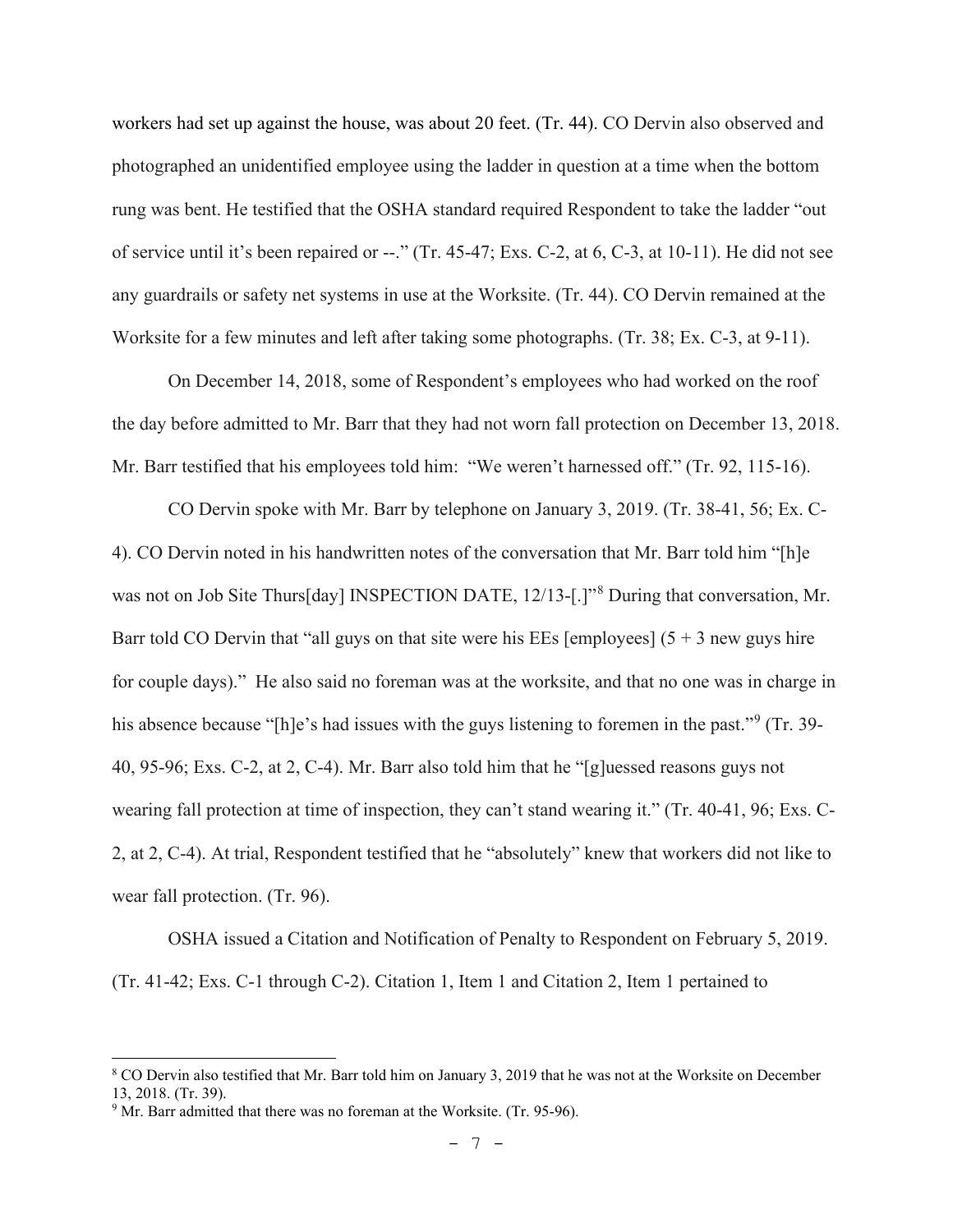violations observed by CO Dervin during the afternoon of December 13, 2018. (Tr. 42-43). Citation 1, Item 2 pertained to observations made by CO Dervin during the morning. (Tr. 45).

### *B. Respondent's enforcement of company safety rules.*

At trial, Respondent introduced documents, dated March 13, 2018, and December 11, 2018, to show that he had a work rule requiring that fall protection be worn when work is performed at heights above six feet. (Ex. R-1).

Mr. Barr testified that on March 4, 2019 he suspended three of the employees who had been atop the roof without fall protection, Messrs. Klopp, Payton, and Crow, for the month of March 2019.<sup>10</sup> (Tr. 99; Ex. R-4). He said he would have suspended the others as well, but that they were no longer in his employ at that time. (Tr. 99-100). Mr. Barr also testified that the only previous time he had "probably" suspended anyone was "after the 2014 violation, because I don't believe we had any violations since then." (Tr. 114).

## *C. Respondent's OSHA violation history.*

Prior to the events at issue here, OSHA had cited Respondent at least five times for violating safety standards, dating back to 2011. (Tr. 62, 87-88; Ex. C-6, at 7). CO Russell White testified that he inspected two of Respondent's worksites, once in 2011 at Montoursville, PA and once in 2014 at Danville, PA.<sup>11</sup> Both were commercial roofing jobs. OSHA's Wilkes-Barre Area Office issued to Respondent fall protection citations following each of CO White's two inspections. (Tr. 59-61, 68; Ex. C-6 [pertaining to the Danville, PA inspection conducted by CO White and the past citation underlying its repeat citation that occurred at State College, PA conducted by a CO other than CO White]).

<span id="page-7-0"></span> $10$  Mr. Barr testified that the last working day for the job at the Worksite was December 14, 2018. He also said Respondent did not perform roofing work during the months of January through February. (Tr. 92-93).

<span id="page-7-1"></span><sup>&</sup>lt;sup>11</sup> CO White has served as a compliance officer at OSHA's Wilkes-Barre, PA office for more than 18 years. He has conducted more than 800 inspections, with more than one hundred involving residential construction. (Tr. 57-58).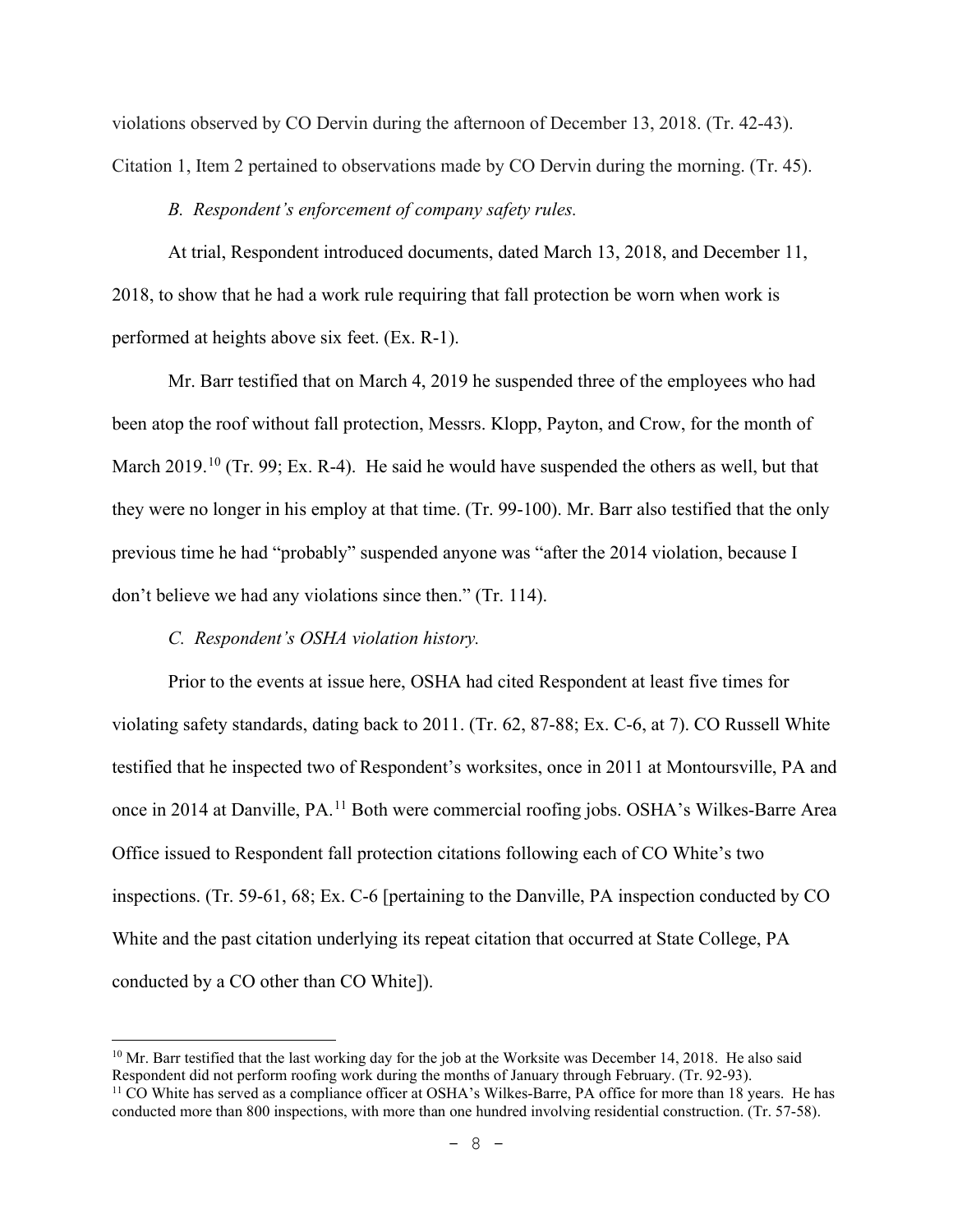Exhibit C-6 is the Citation and Notification of Penalty for CO White's OSHA Inspection No. 1000233 conducted on October 16, 2014 at 49 Woodbine Lane, Danville, PA 17821. (Tr. 61; Ex. C-6). During that inspection, CO White observed nine workers on a steep roof, not wearing fall protection. (Tr. 62-63). Mr. Barr was at the worksite during the inspection, and he told CO White that the workers were supposed to be using a safety monitor. (Tr. 63-64). Use of a safety monitor, however, was not a compliant form of fall protection, given the roof's steep pitch. (Tr. 64). OSHA cited Respondent for a repeat violation of 29 C.F.R. § 1926.501(b)(11), which requires the use of fall protection when working on steep roofs. The predicate citation for the repeat characterization was issued by the Harrisburg, PA Area Office under OSHA inspection no. 116215658 for a violation of § 1926.501(b)(11) at a worksite in State College, PA. That citation became a final order of the Commission in August 2011. (Tr. 64, 81; Ex. C-6, at 7). Respondent accepted a repeat violation for Inspection 1000233 through an informal settlement agreement with OSHA, dated February 10, 2015. (Tr. 74-75; Ex. C-5; Stips. 3-4).

OSHA's Area Director (AD) for the Wilkes-Barre area office, Mark Lee Stelmack,  $^{12}$  $^{12}$  $^{12}$ testified that he had spoken with Mr. Barr about fall protection issues during two or three informal conferences prior to the events at issue here; including an informal conference that occurred in February 2015. (Tr. 73-78). Mr. Stelmack also spoke with Mr. Barr over the telephone on various occasions when Mr. Barr called him with questions about fall protection requirements.<sup>[13](#page-8-1)</sup> (Tr. 77-78). These discussions also dealt with getting employees to comply with fall protection requirements. AD Stelmack told Mr. Barr that he needed to have a competent person on site to do daily inspections of the jobsite to ensure compliance and make sure safety requirements were being communicated, met and enforced. (Tr. 79-84).

<span id="page-8-0"></span><sup>&</sup>lt;sup>12</sup> AD Stelmack has served as the AD for the Wilkes-Barre, PA area office for about 11 years. (Tr. 72-73).

<span id="page-8-1"></span><sup>&</sup>lt;sup>13</sup> At the trial, Mr. Barr acknowledged that he and AD Stelmack "have talked a lot." (Tr. 82).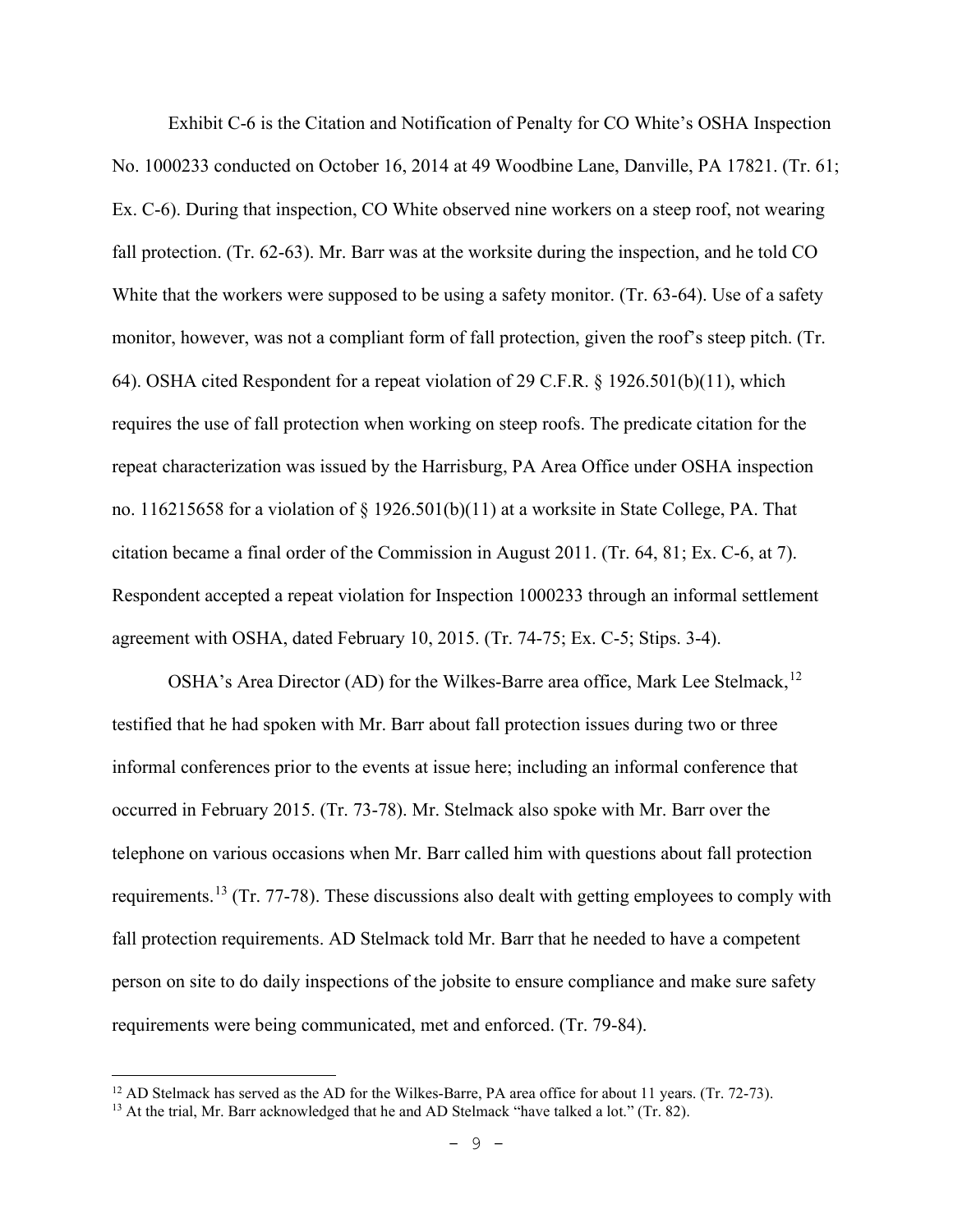#### **VI. DISCUSSION**

Under Commission precedent and as stipulated by the parties, the Secretary must prove an OSHA violation by showing, through a preponderance of the evidence, that: (1) the cited standard applies; (2) the employer failed to comply with the terms of the cited standard; (3) employees had access to the violative condition; and (4) the employer either knew or could have known with the exercise of reasonable diligence of the violative condition. *Sw. Bell Tele. Co.*, 19 BNA OSHC 1097, 1098 (No. 98-1748, 2000), *aff'd,* 277 F.3d 1374 (5th Cir. 2001). The evidence shows that the Secretary has satisfied all these requirements here. Additionally, Respondent's affirmative defense of unpreventable employee misconduct fails because Respondent did not adequately monitor his worksite to ensure compliance with OSHA safety requirements.

## *A. The cited standards applied to Respondent's Worksite.*

The citations' three items allege violations of construction-industry standards. (Ex. C-1). Mr. Barr testified that Respondent is engaged in the general construction business, "from the roof down," and that its work crew at the Worksite was re-roofing a house. (Tr. 87, 90). Residential roofing is a quintessential construction-industry activity. *See* 29 C.F.R. § 1926.32(g) (defining construction work to include work for "alteration and/or repair"); *Daniel Crowe Roof Repair*, 23 BNA OSHC 2001 (No. 10-2090, 2011) (ALJ) (finding that roof repair qualifies as construction work under  $\S$  1926.32(g)). Therefore, the cited standards applied to the Worksite at issue. (Sec'y Post-Hr'g Br., at 7).

#### *B. Respondent violated the cited standards.*

Most of the facts attested to at trial by CO Dervin that underly the citations' items are not in dispute. During the trial, Mr. Barr stated that he did not "disagree on the record of anything that you [CO Dervin] said [at trial] okay?" (Tr. 51).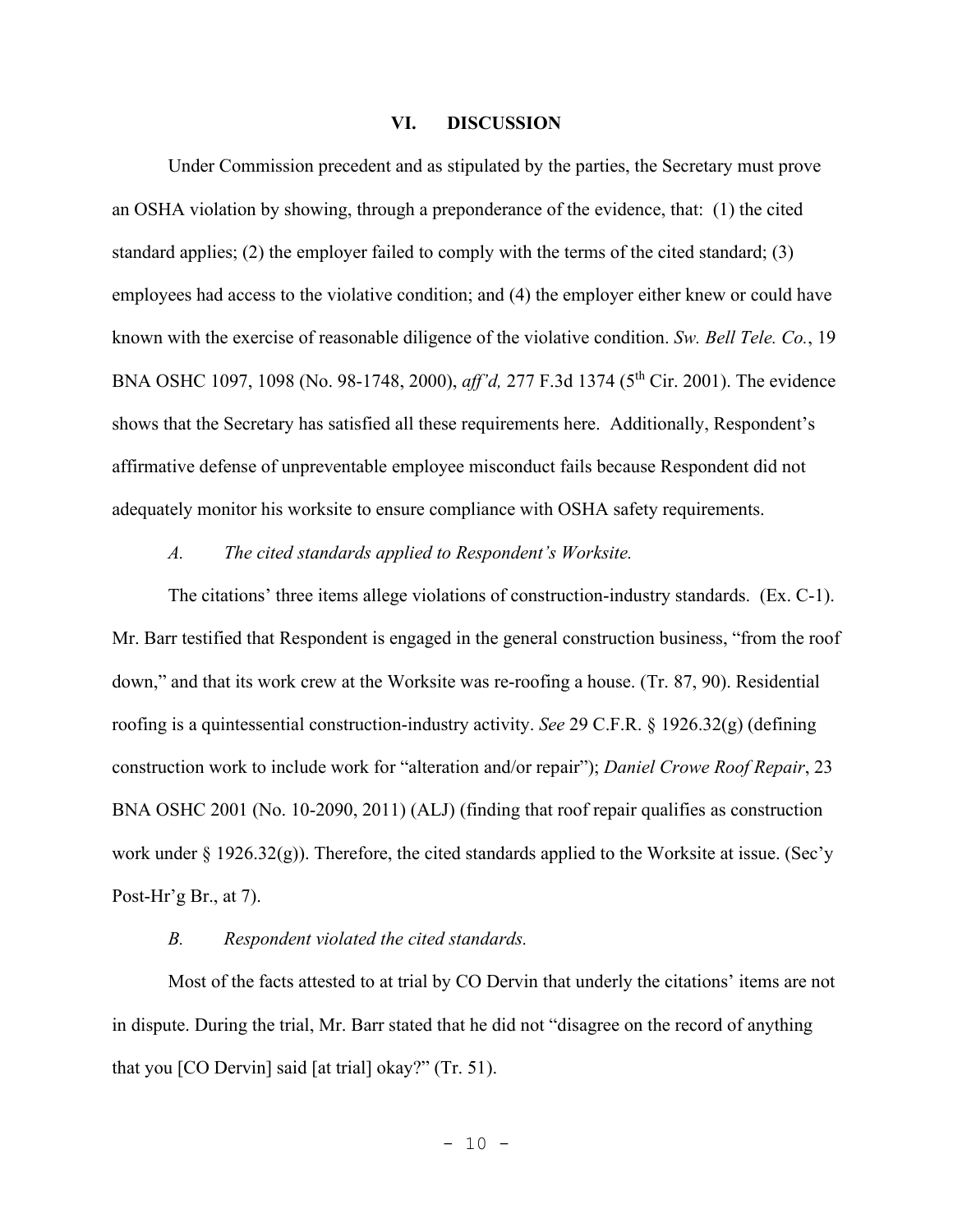*1. Respondent violated 29 C.F.R. § 1926.501(b)(13) (Citation 1, Item 1).* 

 Respondent violated 29 C.F.R. § 1926.501(b)(13) by allowing his employees to engage in residential roofing activities more than 6 feet above ground level without the use of appropriate fall protection. (Ex. C-1, at 6). The cited standard provides:

Residential construction. Each employee engaged in residential construction activities 6 feet (1.8 m) or more above lower levels shall be protected by guardrail systems, safety net system, or personal fall arrest system unless another provision in paragraph (b) of this section provides for an alternative fall protection measure. Exception: When the employer can demonstrate that it is infeasible or creates a greater hazard to use these systems, the employer shall develop and implement a fall protection plan which meets the requirements of paragraph  $(k)$  of  $\S$  1926.502.

29 C.F.R. § 1926.501(b)(13).

 On the afternoon of December 13, 2018, CO Dervin observed four of Respondent's employees on the roof of a residence without any type of fall protection. (Tr. 35-37; Ex. C-3, at 9). Mr. Barr confirmed at trial that the workers were re-roofing the house, which is a "residential construction activity" within the meaning of the standard. (Tr. 89-90). *See* 29 C.F.R. § 1926.500(b) (defining "roofing work"). CO Dervin took photographs of the workers, and the photographs plainly show that the four workers did not have fall protection and were more than 6 feet above and lower level. (Ex. C-3, at 9-10). CO Dervin estimated that the distance from the roof's edge to the ground below was about 20 feet, based on the number of rungs on a ladder that the workers had set up against the house. (Tr. 44). Based upon this evidence, Respondent violated § 1926.501(b)(13) in the manner alleged. (Sec'y Post-Hr'g Br., at 7-8).

*2. Respondent violated 29 C.F.R. § 1926.451(g)(1)(i) (Citation 1, Item 2).* 

29 C.F.R. § 1926.451(g)(1)(i) requires employees to use personal fall arrest systems when working on ladder jack scaffolds more than 10 feet above a lower level. Citation 1, Item 2 alleges that Respondent violated 29 C.F.R. § 1926.451(g)(1)(i) by permitting employees to work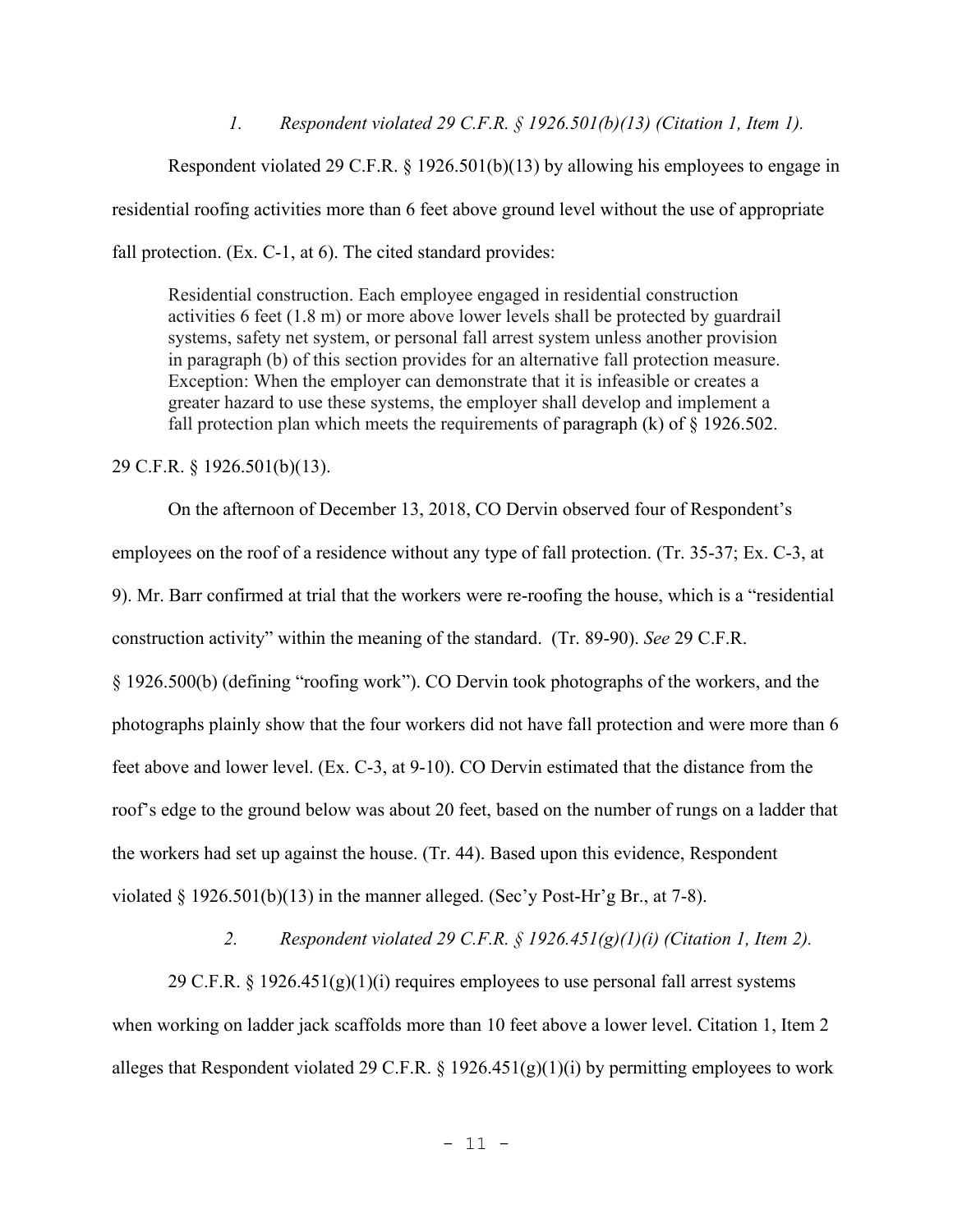about 18 feet above ground level on two ladder jack scaffolds without personal fall arrest equipment, with a proposed penalty of \$2,842. (Ex. C-1, at 7).

The evidence establishes the alleged violation. CO Dervin testified that he observed three workers on ladder jack scaffolding with no personal fall arrest equipment. (Tr. 27-30). He also took photographs of the workers, including Messrs. Payton and Hamm, which show them on the scaffolding without personal fall arrest equipment. (Ex.C-3, at 2-3). Counting the rungs of a nearby ladder, CO Dervin estimated that the employees were about 18 feet above ground level. (Tr. 45). These uncontradicted facts establish a violation of 29 C.F.R. § 1926.451(g)(1)(i). (Sec'y Post-Hr'g Br., at 8-9).

 *3. Respondent violated 29 C.F.R. § 1926.1053(b)(16) (Citation 2, Item 1).* 29 C.F.R. § 1926.1053(b)(16) provides:

Portable ladders with structural defects, such as, but not limited to, broken or missing rungs, cleats, or steps, broken or split rails, corroded components, or other faulty or defective components, shall either be immediately marked in a manner that readily identifies them as defective, or be tagged with "Do Not Use" or similar language, and shall be withdrawn from service until repaired.

Citation 2, Item 1 alleges that Respondent violated this standard by permitting its employees to use a 16-foot extension ladder with a bottom bent rung. (Ex. C-1, at 8). CO Dervin observed and photographed an employee using the ladder in question at a time when the bottom rung was bent. (Tr. 46; Ex. C-3, at 10-11). According to CO Dervin, the damaged rung required that the ladder be taken out of service until it could be repaired. (Tr. 47). These facts prove the physical conditions that establish a violation of 29 C.F.R. § 1926.1053(b)(16). (Sec'y Post-Hr'g Br., at 9).

*C. Respondent's Employees were exposed to the cited conditions.* 

The Secretary has also established employee exposure for all three items. The photographs that CO Dervin took during the inspection confirm his eyewitness testimony that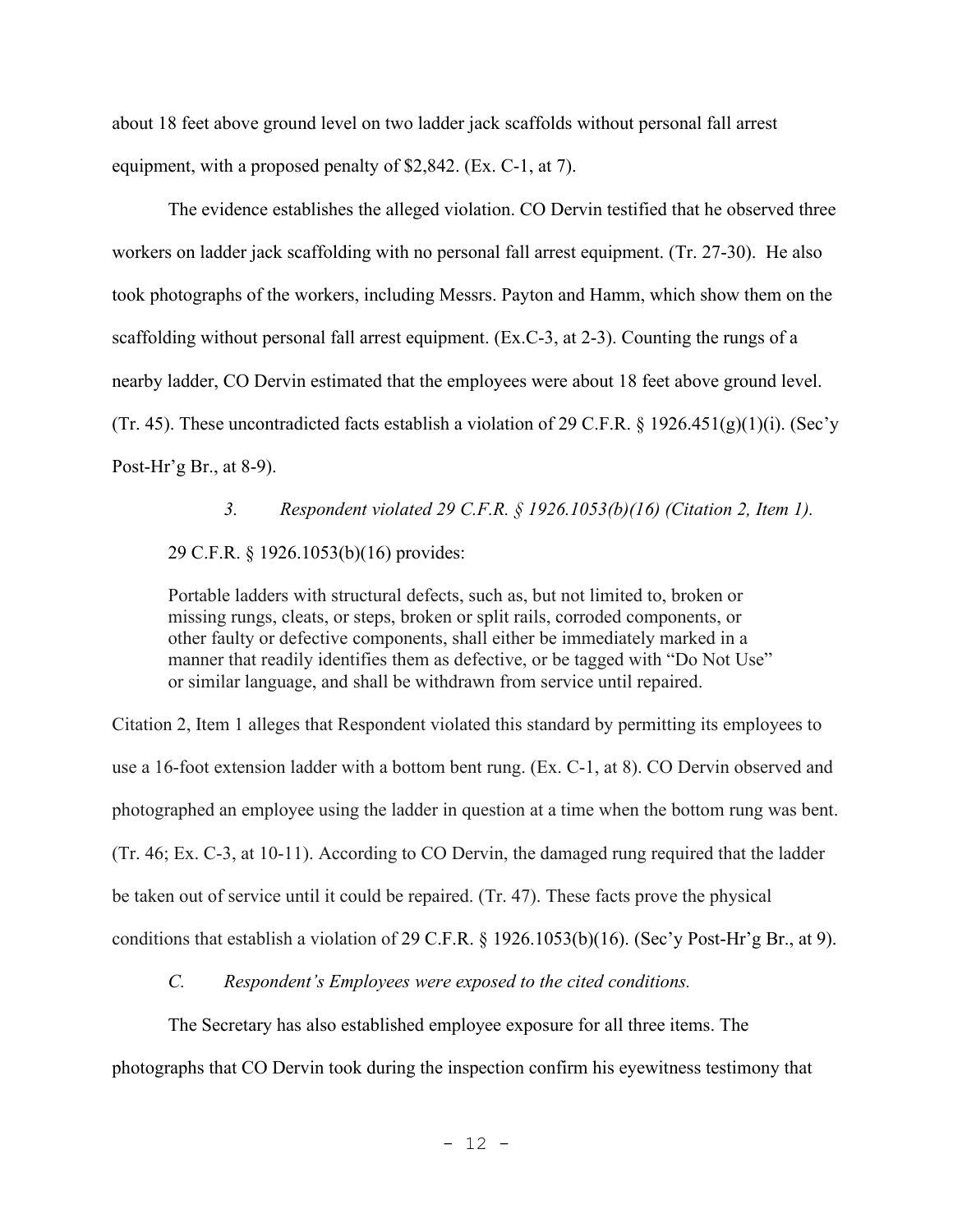employees were on the scaffold and roof without any fall protection. (Ex. C-3, at 2-3, 10). The photograph at Exhibit C-3, at 10, shows an employee using the damaged ladder. Therefore, this element of the Secretary's *prima facie* case has been established. *See S & G Packaging Co.*, 19 BNA OSHC 1503, 1506 (No. 98-1107, 2001)(exposure element is established by actual exposure to hazard). (Sec'y Post-Hr'g Br., at 9).

### *D. Respondent had constructive knowledge of the violative conditions.*

The Secretary also established that Respondent had constructive knowledge of the violative conditions.[14](#page-12-0) The conditions were in plain view of anyone who was onsite at the Worksite or in the vicinity, as evidenced by the photographs that CO Dervin took during the inspection. Mr. Barr was not at the Worksite at any time while work was being performed on December 13, 2018, and he left no one in charge of safety in his absence. A reasonably diligent employer with Respondent's long history of fall protection violations would have left someone in charge at the Worksite who could have ensured that employees used fall protection, or who could have reported back to Mr. Barr in the event that employees refused to comply with fall protection requirements. By failing to do so, Respondent did not take all reasonable steps to protect its workers from falls. In short, Respondent "may not hide behind [its] lack of knowledge concerning [its employees'] dangerous working practices." *Danco Constr. Co. v. OSHRC*, 586 F.2d 1243, 1247 (8th Cir. 1978).

To meet [his] burden of establishing employer knowledge, the Secretary must show that the cited employer either knew or, with the exercise of reasonable diligence, could have known of the presence of the violative condition. (citations omitted) Reasonable diligence requires the formulation and implementation of adequate work rules and training programs to ensure that work is safe, as well as adequate supervision of employees. (citations omitted) Reasonable diligence also requires an employer to inspect the work

<span id="page-12-0"></span><sup>&</sup>lt;sup>14</sup> Mr. Barr testified that he had no actual knowledge of the misconduct that occurred at the Worksite on December 13, 2018. (Tr. 110-12). He said he was aware that the bottom rung of Respondent's ladders bend in the middle and "wrecks many of our ladders a year." He noted that the ladder at issue in Citation 2, Item 1 was "out of commission right now." (Tr. 110-11).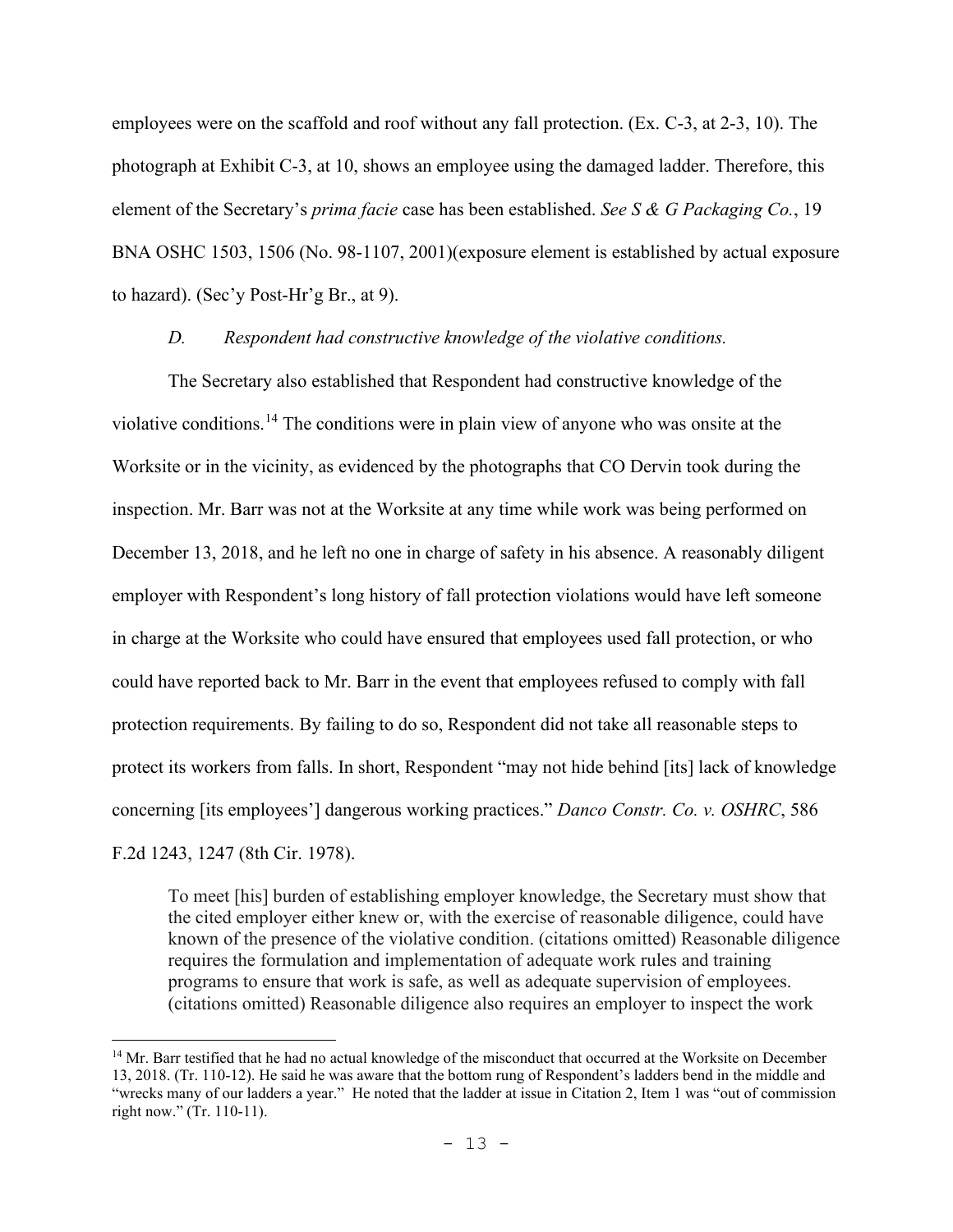area, anticipate hazards to which employees may be exposed, and take measures to prevent the occurrence of violations. (citation omitted).

*N & N Contractors, Inc.*, 18 BNA OSHC 2121, 2122-23 (No. 96-0606, 2000), *aff'd*, 255 F.3d 122 (4th Cir. 2001). "Effective safety enforcement requires a diligent effort to discover and discourage violations of safety rules by employees." *Paul Betty d/b/a Betty Bros.*, 9 BNA OSHC 1379, 1383 (No. 76-4271, 1981).

 Here, Respondent did not make a diligent effort to discover violations of fall protection requirements. Mr. Barr left the work site on the morning of December 12, 2018 – the morning before the inspection – before the workers set up their equipment for the workday. (Tr. 89). Although he testified that he did the same thing the morning of the inspection, the Court has found otherwise.<sup>[15](#page-13-0)</sup> (Tr. 90). Mr. Barr did not designate any employee as a foreman or delegate to any of them the task of ensuring that the employees were using fall protection at the Worksite. (Tr. 39-40, 95-96, 134). This even though Mr. Barr knew, with absolute certainty from 36 years of experience, that his employees did not like to wear fall protection equipment. (Tr. 87, 96). Under these circumstances, it is hardly surprising that all the workers atop the roof at the Worksite chose to work without fall protection. "Where all the employees participating in a particular activity violate an employer's work rule, the unanimity of such noncomplying conduct suggests ineffective enforcement of the work rule." *GEM Indus., Inc.*, 17 BNA OSHC 1861, 1865 (No. 93-1122, 1996), *aff'd*, 149 F.3d 1183 (6th Cir. 1998). The fact that the workers violated fall protection requirements in the afternoon, even after CO Dervin visited the site in the morning, is further evidence that Respondent's employees were not concerned about compliance and discipline.

<span id="page-13-0"></span><sup>&</sup>lt;sup>15</sup> See n. 5, above.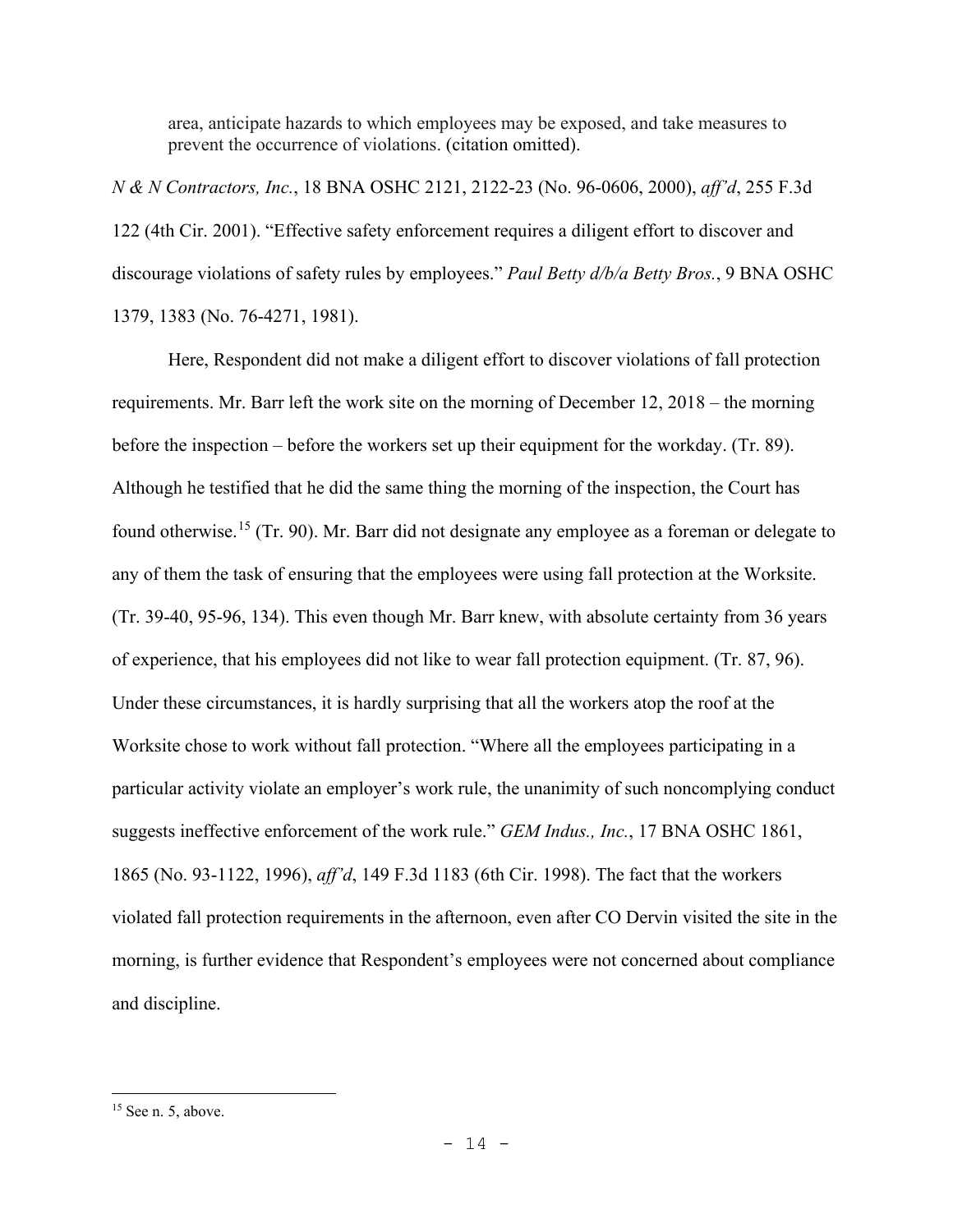This is not to say that every small employer must constantly monitor its employees in order to comply with the OSH Act. Monitoring efforts must be reasonable under the circumstances. If an employer has little or no history of OSHA violations and has an audit system in place that provides for regular safety inspections, that employer might be doing enough under the circumstances to discover violations. *See*, *e.g.*, *Stahl Roofing, Inc.*, 19 BNA OSHC 2179 (Nos. 00-1268 & 00-1637, 2003). But where an employer has an extensive OSHA history, as here, and knows his employees are prone to disregard fall protection safety rules, that employer must redouble its efforts at compliance before those efforts may be deemed reasonable. Increased monitoring by management is a necessity under such circumstances.

*Hackensack Steel Corp.*, 20 BNA OSHC 1387 (No. 97-0755, 2003), illustrates this point. OSHA cited Hackensack Steel Corp. for fall protection and hardhat violations at a construction worksite where a CO observed employees working 43 feet above ground level without the necessary protective equipment. *Id*., at 1389-90. Hackensack Steel Corp. had been cited six previous times for fall protection violations, and eight previous times for hardhat violations. *Id.,* at 1390. The onsite foreman was busy with other tasks and did not see the employees working without the necessary protective equipment. *Id.* at 1389. The Commission found that Hackensack Steel Corp. had constructive knowledge, reasoning in part:

Under the circumstances and given Hackensack's lengthy history of OSHA citations for failure to use safety belts and hardhats . . . we believe that the foreman should have done more to discover safety violations than he did. This is not to suggest that he had to monitor the [workers] the entire time they were on the steel. However, we find that it is reasonable to expect him to have checked them from time-to-time or to direct another employee – such as the signalman, who was in visual contact with the [workers] – to apprise him of the situation.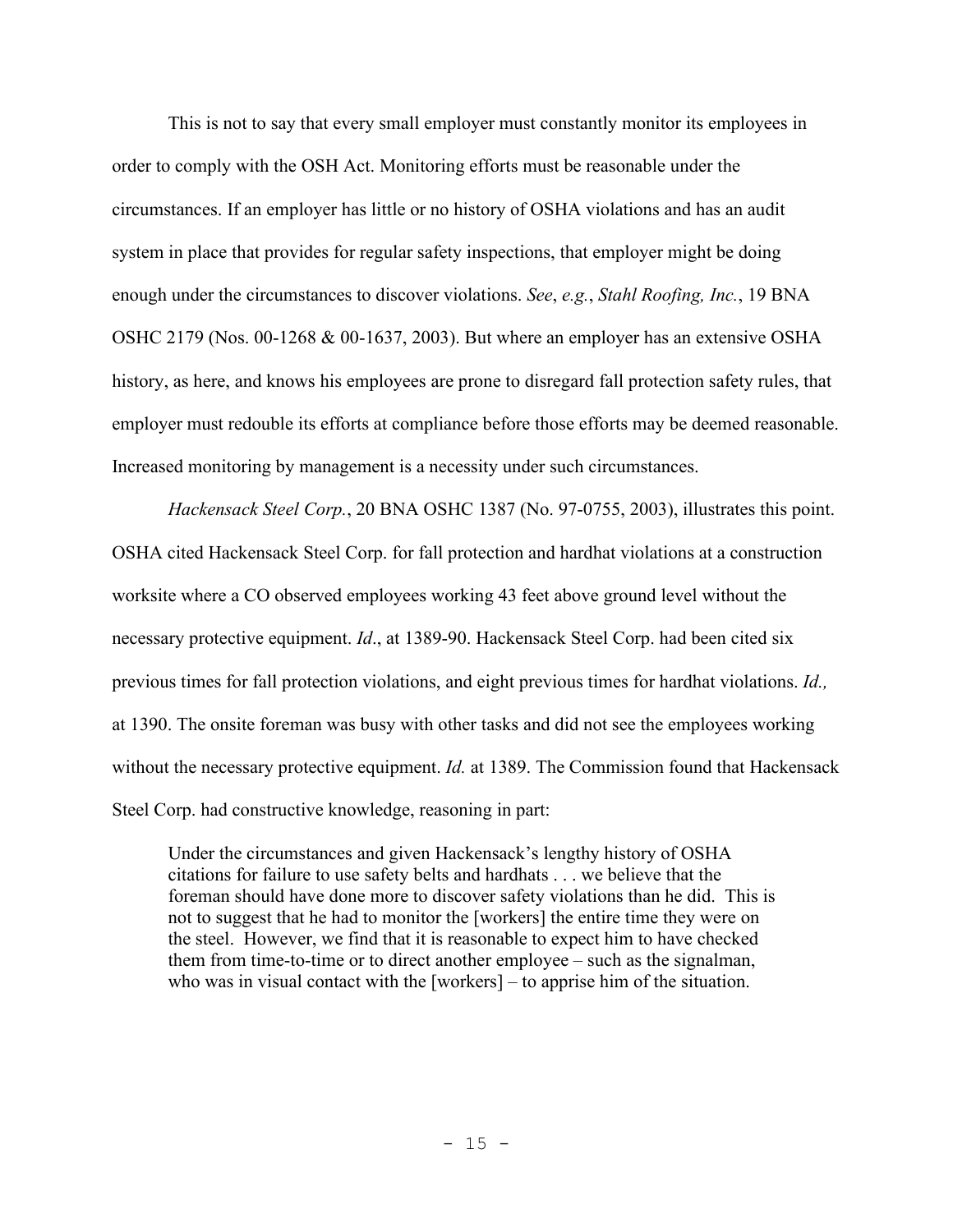*Id.*, at 1390, 1394 ("As we have already noted, given its long history of hardhat violations, Hackensack was sufficiently alerted to the need for increased monitoring of its employees to prevent future violations.").

At least Hackensack Steel Corp. had a foreman at its worksite, which cannot be said of Respondent here. By its own count, Respondent had been cited five previous times for fall protection violations, and Mr. Barr was fully aware that employees did not like to wear fall protection equipment. (Tr. 88, 96). Given its lengthy OSHA violation history, including a repeat citation in 2015, Respondent should have put someone at the Worksite in charge of safety at times when Mr. Barr was absent from the site. (Ex. C-6). This is especially so because three of the workers, including Mr. Hamm photographed on the roof without any fall protection, had just been hired on December 11, 2018 for this roofing job only three days before the OSHA inspection. (Tr. 92, 101; Ex. C-3, at 9). Respondent's lack of reasonable diligence in this regard compels and justifies a Court finding that Respondent had constructive knowledge of all three violations. (Sec'y Post-Hr'g Br., at 10-12).

#### *E. Respondent has not established the employee misconduct defense.*

 At trial, Respondent asserted the affirmative defense of unpreventable employee misconduct. (Tr. 131-35). An employer who raises that defense must show, among other things, that he has taken steps to discover violations and has enforced its work rules. *See Hackensack Steel Corp.*, 20 BNA OSHC at 1391-92. "Establishing adequate procedures for monitoring employee conduct for compliance with work rules is a critical part of any employer effort to eliminate hazards. It is not enough that an employer has developed an exemplary safety program on paper." *Am. Sterilizer Co.*, 18 BNA OSHC 1082, 1087 (No. 91-2194, 1997). As discussed above, Respondent had constructive knowledge of the violative conditions on December 13,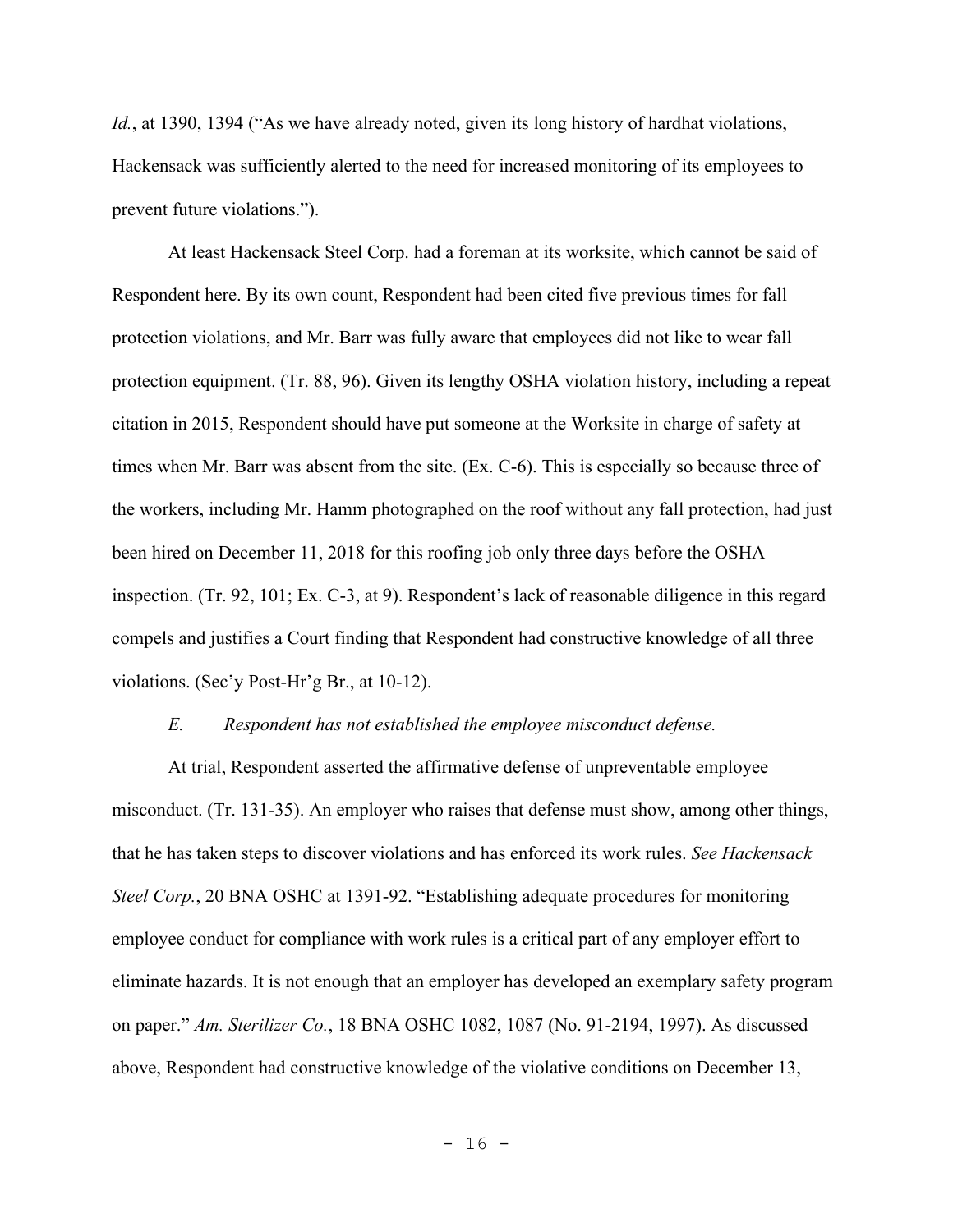2018, because it did not make a diligent effort to discover those violations, and thus did not effectively implement its safety program.

At trial, Respondent introduced evidence to show that he suspended, in March 2019, three of the workers who were violating safety rules on December 13, 2018. (Tr. 92-95, 113; Ex. R-4). Mr. Barr testified that the other five workers were no longer in his employ. (Tr. 101). Yet Mr. Barr also testified that the only prior suspension he had "probably" meted out was following the 2014 violation, which strongly suggests that he only suspends employees after OSHA cites Respondent. (Tr. 113-14). *Cf. Niagara Mohawk Power Corp.*, 7 BNA OSHC 1447, 1450 (No. 76-2414, 1979) ("Safety instructions coupled with post-citation disciplinary measures, without more, are not enough to show that the employer adequately supervised its foreman about OSHA safety requirements."). In any event, disciplinary measures of this sort are not an adequate substitute for effective monitoring to ensure that violations do not occur in the first place. *See Am. Sterilizer*, 18 BNA OSHC at 1087 ("[I]n the absence of evidence that the employer has attempted to discover violations of its work rules, we must conclude that the employer could not have enforced its work rules effectively.") (internal quotation marks and citation omitted). Based on Respondent's lack of effective monitoring, it cannot establish unpreventable employee misconduct. (Sec'y Post-Hr'g Br., at 13-14).

Therefore, Respondent's employee misconduct defense fails.

*F. Citation 1, Items 1 and 2, are serious.* 

 OSHA properly characterized Respondent's violations of 29 C.F.R.§ 1926.501(b)(13) and 29 C.F.R. § 1926.451(g)(1)(i) as "serious" within the meaning of section 17(k) of the OSH Act. 29 U.S.C. § 666(k) (violation is serious if "there is a substantial probability that death or serious physical harm could result" from hazardous condition or exposure). Under section 17(k),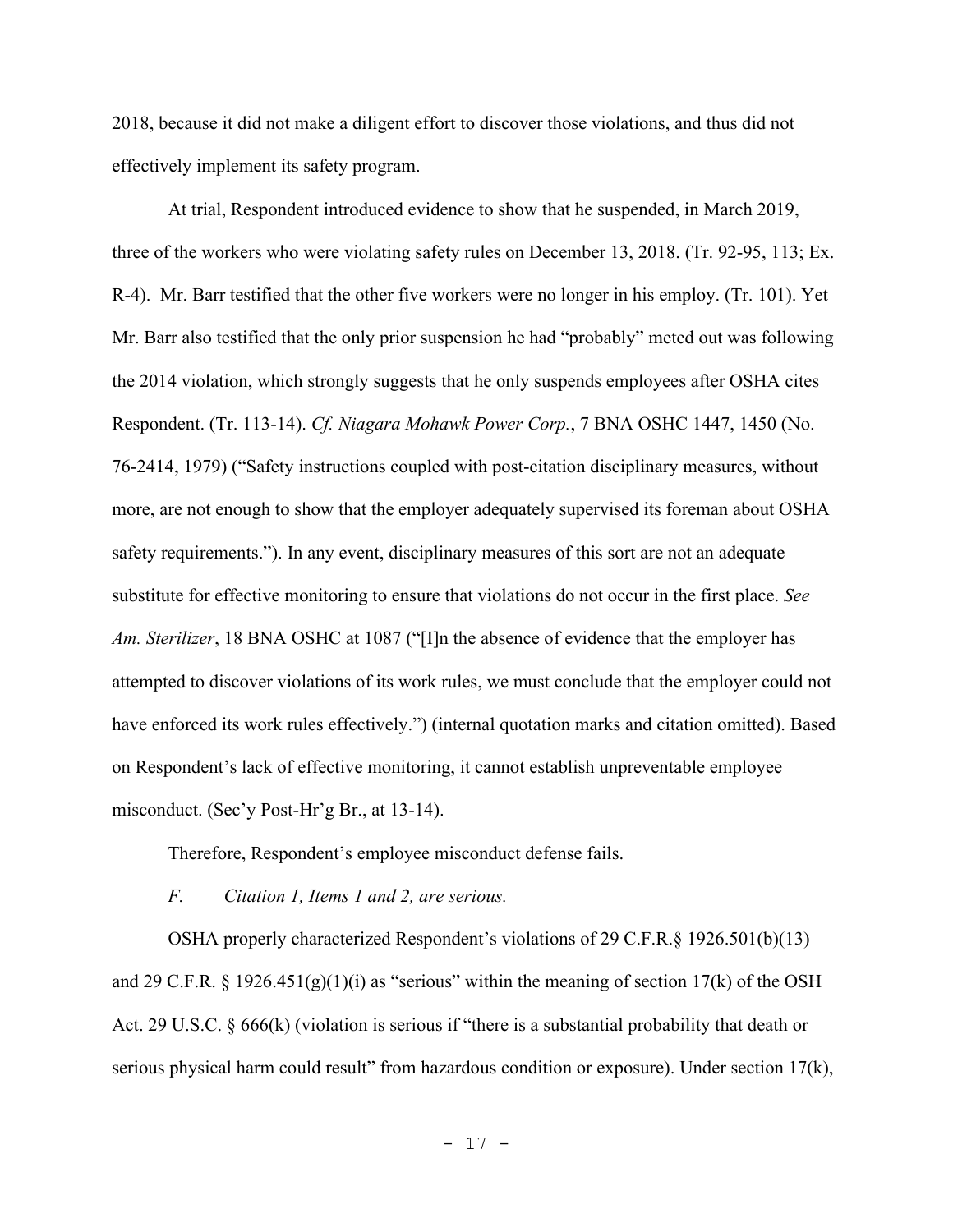"substantial probability" refers to the probability of death or serious injury occurring as a result of an accident or incident, not to the probability of that accident or incident occurring. *See Sec'y of Labor v. Trinity Indus., Inc.,* 504 F.3d 397, 401 (3d Cir. 2007). There is a substantial probability of serious injury or death from a fall of 18 feet or more. *See Merchant's Masonry, Inc.*, 17 BNA OSHC 1005, 1107 (No. 92-424, 1994). Therefore, the Court affirms these two violations as serious.<sup>[16](#page-17-0)</sup> (Sec'y Post-Hr'g Br., at 14).

*G. The Court assesses the proposed penalties.*

The Court assesses the proposed penalties of \$3,978 for Citation 1, Item 1 and \$2,842 for Citation 1, Item 2 given the dangerousness of the fall hazards at issue and Respondent's history of violations.[17](#page-17-1) (Tr. 47-49; Ex. C-1).

Section 17(j) of the OSH Act directs the Commission to assess penalties "giving due consideration to the appropriateness of the penalty with respect to the size of the business of the employer being charged, the gravity of the violation, the good faith of the employer, and the history of previous violations." 29 U.S.C. § 666(j). Gravity is usually the "principal factor." *Nacirema Operating Co.*, 1 BNA OSHC 1001, 1003 (No. 4, 1972). A 70 percent reduction was made to the gravity-based penalty of \$13,260 for Citation 1, Item 1 and a 70 percent reduction was made to the gravity-based penalty of \$9,472 for Citation 1, Item 2 because of Respondent's small size. (Tr. 48-49; Ex. C-2 at 1, 4).

 Here, employees were exposed to fall hazards ranging from 18 feet to over 20 feet. A fall could have easily killed or badly injured one of them. Mr. Barr pointed out that none of his employees has fallen off a roof in 36 years, but as the Commission has noted, "a favorable safety record can be a matter of good fortune rather than an indication of an effectively enforced safety

<span id="page-17-0"></span><sup>&</sup>lt;sup>16</sup> The Court also finds that the Secretary has properly characterized Citation 2, Item 1 as Other-than-Serious.

<span id="page-17-1"></span><sup>&</sup>lt;sup>17</sup> No penalty was proposed for the Other-than-Serious Citation 2, Item 1. (Tr. 47; Ex. C-1, at 8).